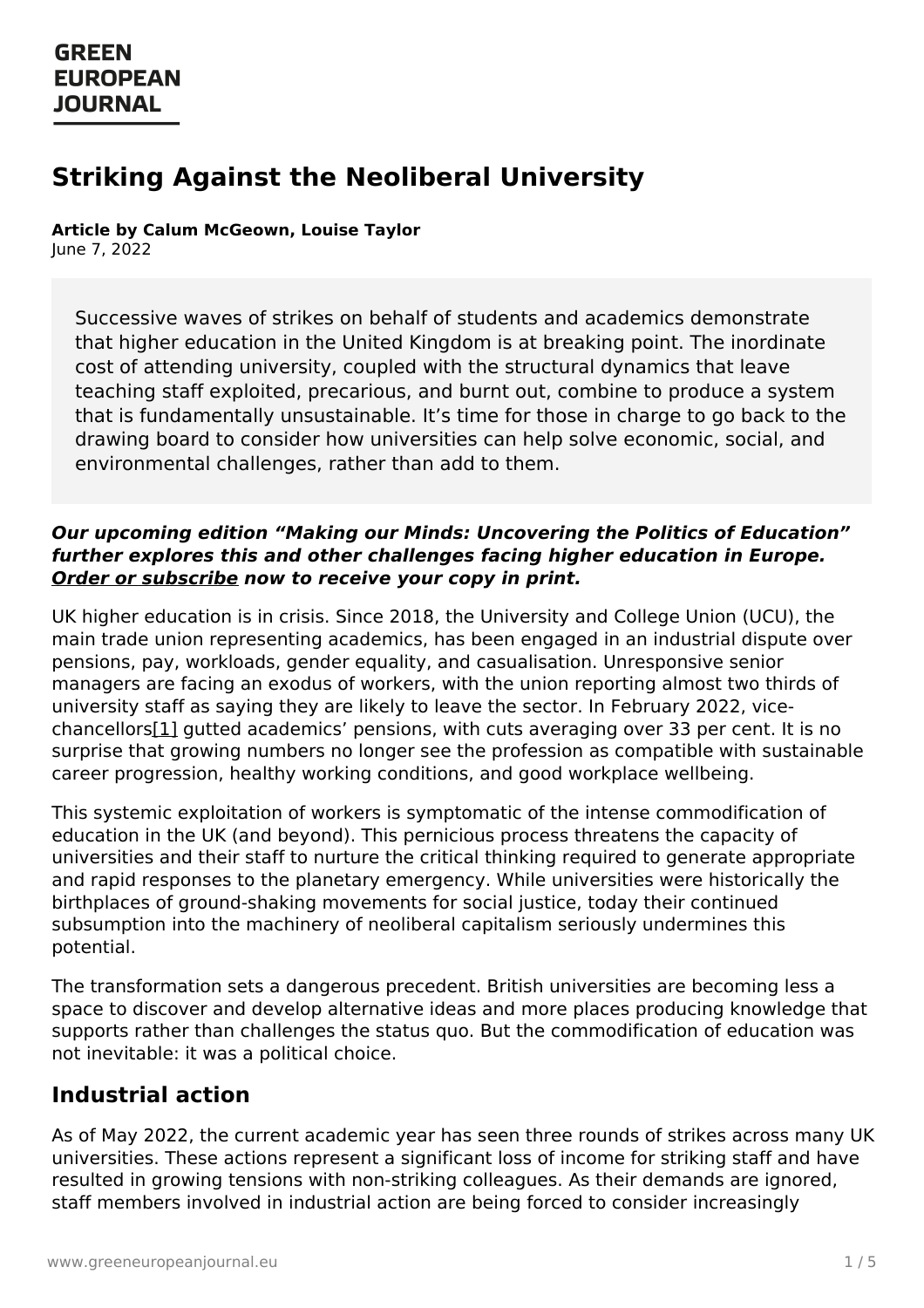disruptive tactics. Many branches have already voted to implement marking and assessment boycotts, which could result in students not progressing or graduating. Meanwhile, a flood of resignations from external examiner roles is raising pressure on senior management in a show of intervarsity solidarity. When not on strike, academics simply working to the terms of their employment contracts and no more has illustrated the extent to which universities have for too long relied on a "goodwill" exchange of uncompensated labour.

The exploitation of university workers is consistent with some of the most extractive neoliberal business models. In England, the average salary of a university vice-chancellor is disproportionately large at [296,000](https://www.ucu.org.uk/article/11865/Vice-chancellor-pay-exposes-cavernous-gap-between-staff--management) pounds [348,000 euros], while unrealistic workloads mean that some casualised lecturers in the same [institutions](https://www.ucu.org.uk/media/12532/UK-higher-education---a-workforce-in-crisis/pdf/UK_HE_Report_24_Mar22.pdf) are paid below the minimum wage. Two thirds of these top jobs are filled by men and, at the current rate of change, it will take another two [decades](https://www.fawcettsociety.org.uk/Handlers/Download.ashx?IDMF=9bd9edd3-bd86-4317-81a1-32350bb72b15) to achieve gender equality. Many female academics believe that even their unions are not doing enough to resolve this long-standing injustice. These structural inequalities only exacerbate the issues of pay, workload and precarity for Black and minority ethnic academics, for whom the chances of securing senior positions are [significantly](https://www.ucu.org.uk/article/10360/Black-academic-staff-face-double-whammy-in-promotion-and-pay-stakes) lower than for their white colleagues.

This pervasive austerity is not about saving money; rather, it is rooted in a neoliberal politics that puts economic productivity above all else. Restructuring the UK's university sector in recent years has allowed it to generate an immense 46.8 billion [pounds](https://www.ucu.org.uk/article/12215/Strike-action-at-27-universities-begins-as-survey-shows-most-UK-university-staff-considering-leaving-the-sector) [55 billion] euros] in reserves. Yet chronically overworked and underpaid staff are increasingly disillusioned with conditions that undermine their ability to educate students in meaningful ways. This conveyor-belt approach to higher education is not conducive to forging the deeply innovative and reflexive work needed across all disciplines to respond to the imminent and long-term threats posed by the planetary emergency.

### **The neoliberal university**

These breaking-point issues for university staff are indicative of the wider "small state" push faced by public institutions that puts profit and wealth over the needs-based provision of quality services. Higher education has not been spared. Universities are increasingly run like businesses, marking the evolution of what some have called "academic [capitalism](https://www.jstor.org/stable/23350111?refreqid=excelsior%253A80ddcbc4a8739287bcb25e852537877c)".

The introduction of student fees in the UK in 1998 accelerated this process, instantly making universities less accessible. Ability to pay, not academic ability, became for many the determining factor in whether they could attend university. More recently, the government's 2010 decision to cut funds to universities and raise the cap on tuition fees to fill the budget gap was a seismic event in the commodification of education. In the ensuing pursuit of high levels of productivity and turnover, students have become "customers", educators "service providers", and teaching and learning "student experiences".

England, [Northern](https://www.greeneuropeanjournal.eu) Ireland, and Wales independently rank as amongst the most expensive countries in Europe in which to "consume" an education. For example, caps on fees currently stand at 9250 pounds [10,900 euros] per year for any UK citizen studying full-time in England, meaning that a three-year undergraduate degree can cost 27,750 pounds [32,650 euros]. Fees for international students are considerably higher.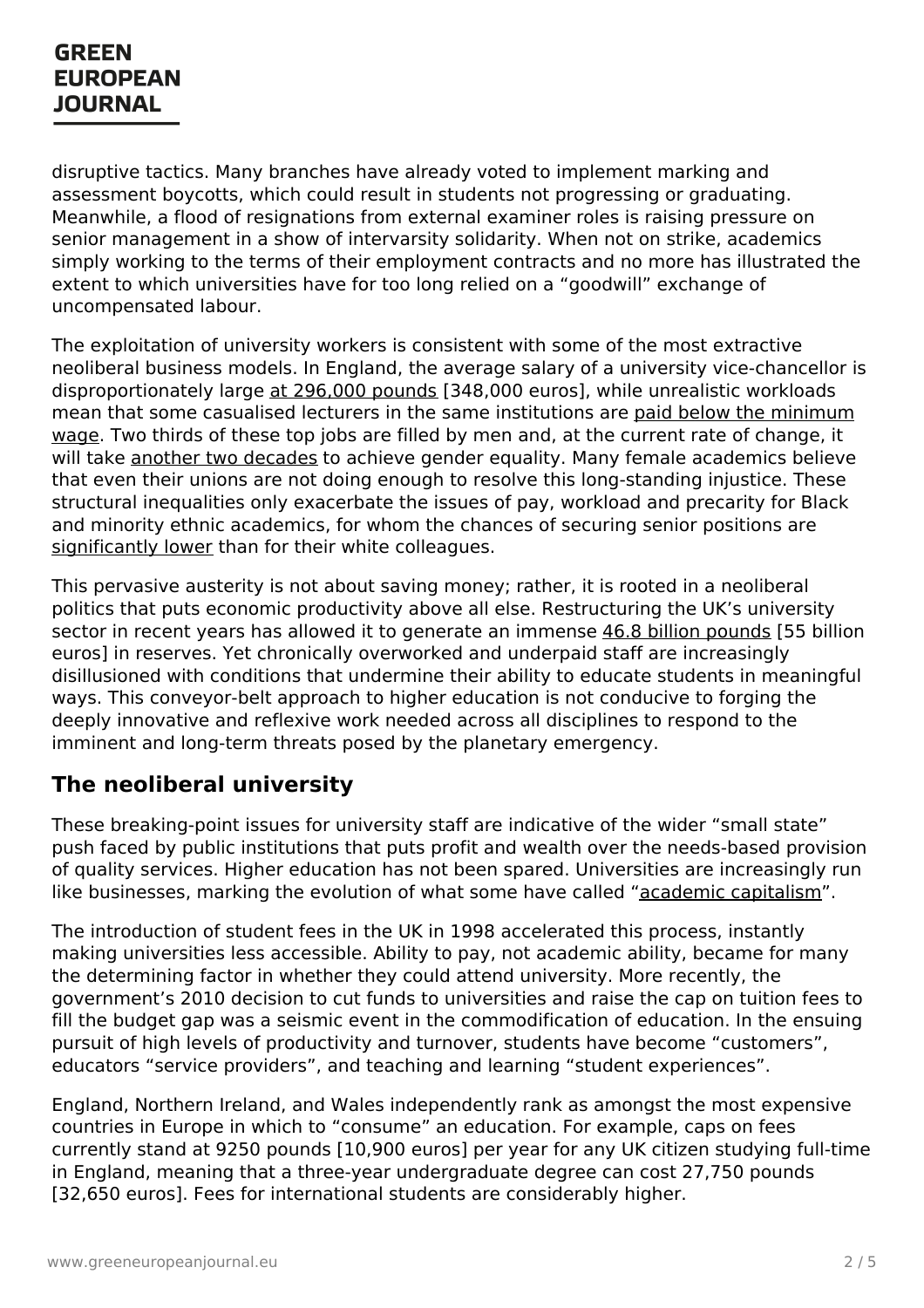This inordinate cost really matters. It either stops prospective students from low-earning households from accessing further education at all or else saddles them with excessive levels of debt. The pressures are similar for academics: low pay and extensive casualisation make universities particularly toxic workplaces for those without access to other sources of financial support. For early-career academics, precariousness is compounded by the need to continuously relocate in the pursuit of work and the obligation to constantly secure research funding to cover salary costs.

The pandemic exacerbated these tensions. Students continued to pay excessive fees for an education that was compromised by continued disruptions and the massive shift to online learning. The responsibility to navigate this rapid transition disproportionately fell to already overstretched workers. This change had an immediate impact on students, staff, and their families that was felt across the education system, but it also opened universities up to greater risk in the longer term. The changes to how lectures, seminars, and tutorials were delivered risk opening a window of opportunity for senior managers that must be kept firmly shut. Prioritising online delivery and the use of pre-recorded material could edge the university sector even closer to a gig economy model of work. Doing so would also allow university managers to further cut campus overheads by shifting them onto the households of students and staff as personal costs.

Coupled with a systemic housing crisis, the unfolding energy crisis, and rising costs of living, the role that universities currently play in reproducing and exacerbating social injustice cannot be ignored. Not only has the neoliberal drive within higher education negatively impacted the life chances of working-class students and staff; their exclusion must also be recognised as detrimental to the research those institutions produce and the learning they provide. These are important considerations when reflecting on Green concerns for social justice generally. However, they have significant implications regarding the role of universities in responding to the planetary crisis specifically. Given the centrality of social justice to research-intensive, multi-disciplinary projects on climate justice, just transition, and a Green New Deal, for example, the lack of both representation and the insights brought by diversity damages the analytical substance and integrity of this critical work.

The neoliberal obsession with productivity coupled with fiscal austerity has reshaped universities for the worse in other major ways. The arts, humanities, and social sciences have, for example, long been neglected by university managers in favour of the lucrative links to private industry that STEM subjects provide. At their worst, these include partnerships that accept funding from the fossil fuel industry for research related to climate breakdown and channel graduates into [unsustainable](https://fossilfreeresearch.com/) careers in the extractive industries. Rather than advancing critical [understandings](https://peopleandplanet.org/fossil-free-careers) of the world around them, universities have, to varying degrees, become complicit in sustaining the ecocidal status quo.

The [willingness](https://www.greeneuropeanjournal.eu) of vice-chancellors to embrace this business model risks turning universities into mere "degree factories". This might have already been the case were it not for the dedication of undervalued staff to academic integrity, intellectual innovation, the challenging and questioning of the status quo, and the nurturing of new talent. But that danger is always present. With goodwill in increasingly short supply, we can no longer rely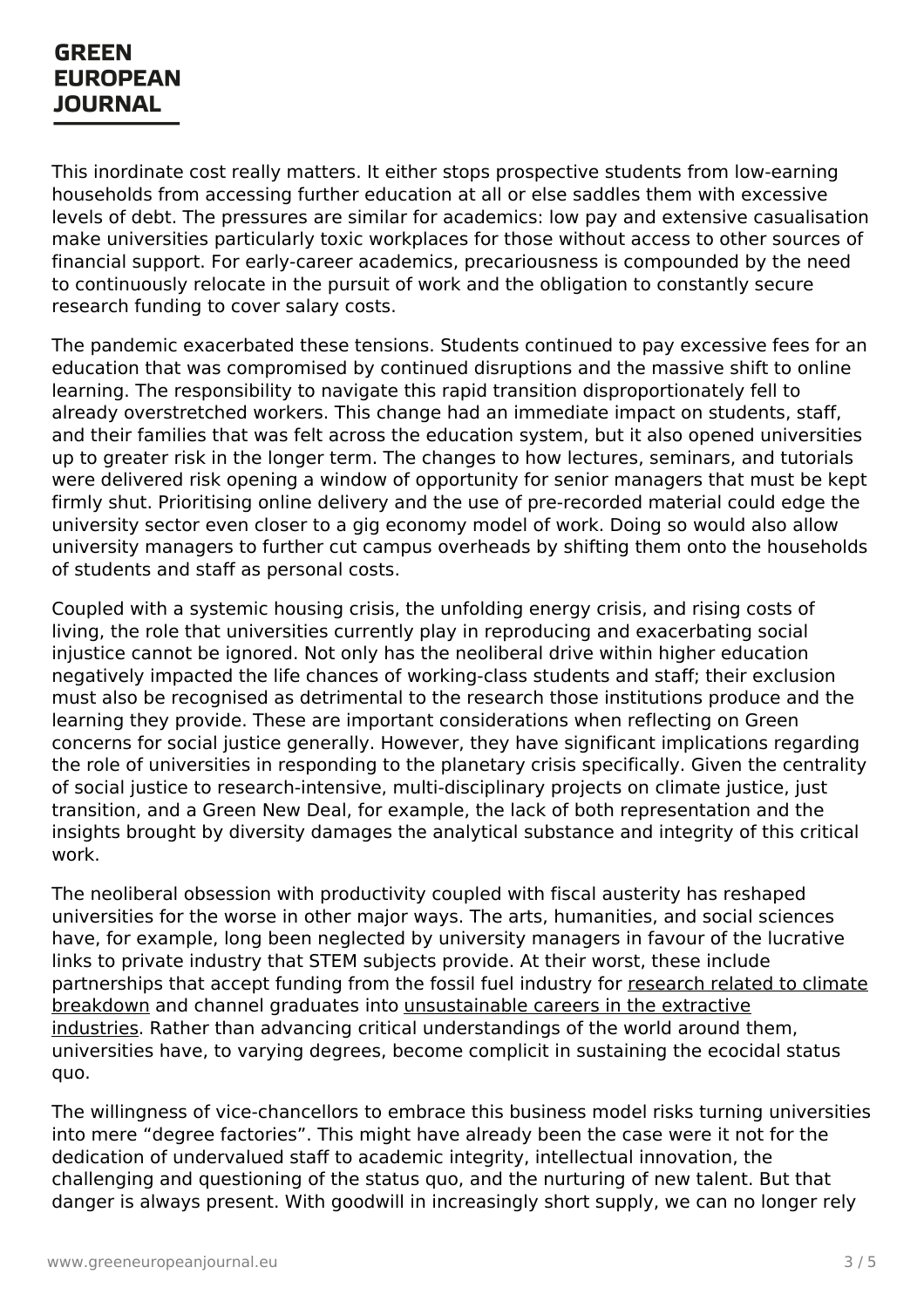on an exploited workforce to uphold these principles whatever the circumstances. Rather, we need a new vision of fair and sustainable institutions reorientated around the emancipatory and exploratory value of education.

> Universities are increasingly run like businesses.

# **Imagining a healthy university**

Achieving sustainability in higher education means rejecting the neoliberal perspective that equates it to an overwhelming degree with economic competitiveness, growth, and fiscal might. A healthy university cannot be ranked using economic indicators alone. The UCU's ongoing industrial dispute provides clear evidence that when wealthy institutions exhibit such disregard for their workers, they undermine their very ability to function. Without educators, researchers, support staff, and students, after all, universities are little more than empty, expensive buildings. Sustainability therefore means putting people first. That means treating workers and students fairly, providing quality and well-rounded education that encourages intellectual curiosity, and prioritising critical and creative engagement with the world's most pressing problems, rather than simply preparing students for careers in a fundamentally unsustainable and unjust economy.

A first step would be abolishing student fees to make university education accessible to all who wish to pursue it. Their relatively recent introduction, as well as the comparatively low fees that students are charged elsewhere in Europe, shows that the commodification of education was always a political choice, and one which must be fought everywhere. Nor should removing fees be used to justify making further cuts to staff pay or university resources. Public funds must again be properly allocated, meaning the state must begin treating higher education as the essential common good that it is – and funding it as such.

A healthy and contented workforce is central to realising that good. Including but also going beyond issues of fair working conditions, decent pay, and equality in the workplace, a focus on wellbeing and care would mean rebuilding the university as a diverse and inclusive community. This could be helped by providing, for example, easy access to affordable, if not free, childcare. Perhaps most importantly, universities should be democratised to give both staff and students a greater say in how they are run.

The planetary crisis requires not only new approaches to education but also prioritising inclusive, holistic, and interdisciplinary ways of thinking about the challenges we face. This would mean, for example, placing much greater emphasis on understanding how to co-exist with our environment and nonhuman neighbours in more harmonious, non-exploitative, and non-dominating ways. The arts and humanities should be properly valued when engaging with such [complex](https://www.greeneuropeanjournal.eu) questions, especially on the deep cultural transformations needed to transition to a green society. Achieving this holistic approach also means establishing better connections and co-productive relationships, not just between university departments but also with the wider community these institutions are embedded in and supposedly serve. Universities have an important prefigurative role to play in implementing new structures and practices to help bring a more just and sustainable world into being.